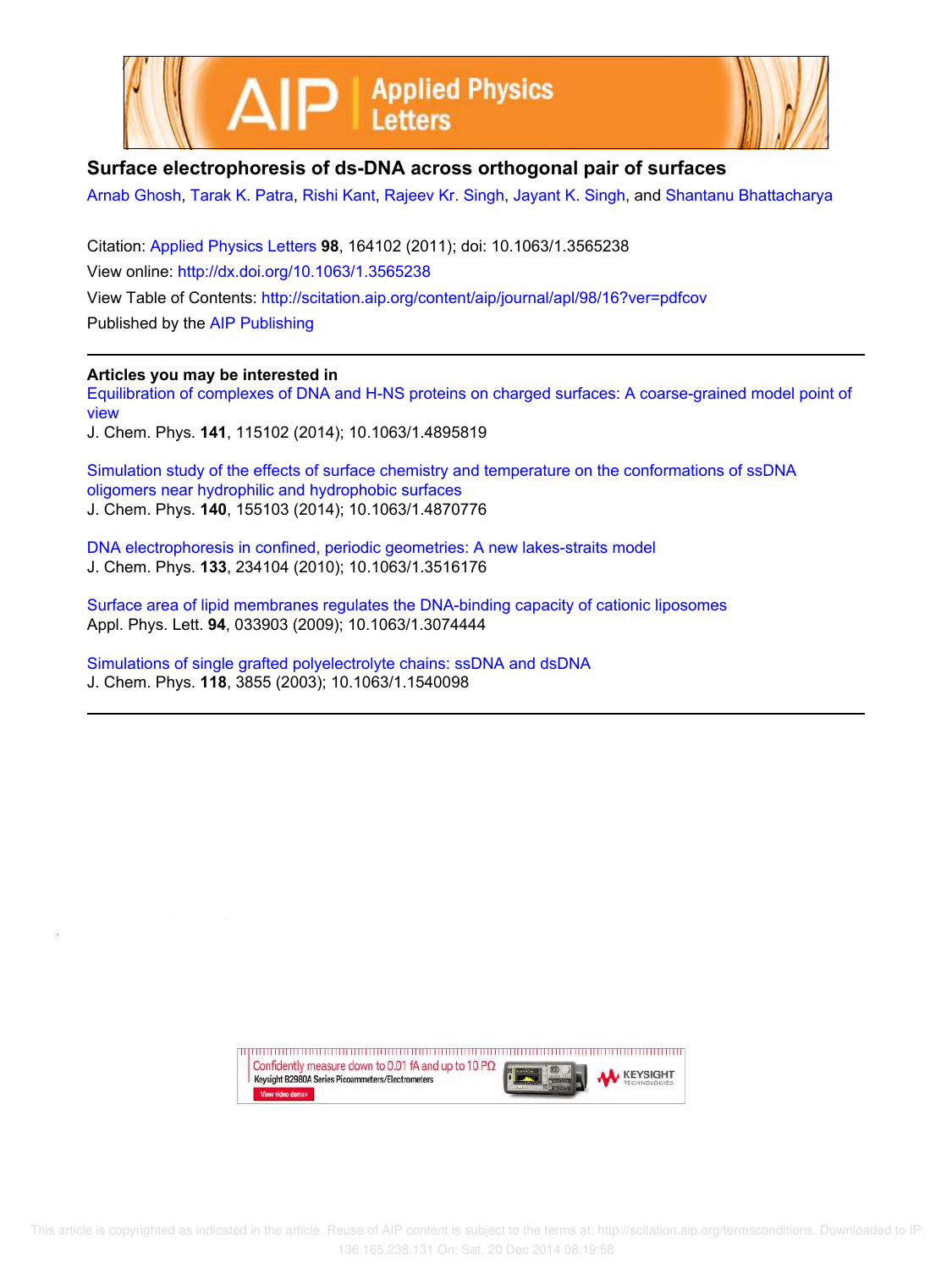## **Surface electrophoresis of ds-DNA across orthogonal pair of surfaces**

Arnab Ghosh,<sup>1</sup> Tarak K. Patra,<sup>2</sup> Rishi Kant,<sup>1</sup> Rajeev Kr. Singh,<sup>1</sup> Jayant K. Singh,<sup>2</sup> and Shantanu Bhattacharya<sup>1,a)</sup>

<sup>1</sup>*Department of Mechanical Engineering, Indian Institute of Technology, Kanpur 208016, India* <sup>2</sup>*Department of Chemical Engineering, Indian Institute of Technology, Kanpur 208016, India*

(Received 23 November 2010; accepted 15 February 2011; published online 19 April 2011)

A gel free microchannel device made up of polydimethyl siloxane is fabricated for the surface based electrophoresis of double stranded deoxy-ribonucleic acid (DNA) molecules. In the presence of directional external electric field, DNA fragments near the corners of the microchannel are found to separate faster as compared to those over the base of the channel. This is in spite of the reduction in the mobility of molecules over the channel corners. We performed coarse grained molecular dynamics simulations which reveal that, though the adsorption energy of the DNA fragments increases near the corner, it is the increase in the relative mobility which enhances the separation of the fragments over the corner. © 2011 American Institute of Physics. [doi:10.1063/1.3565238]

Fractionation of ds-DNA based on different molecular lengths by passing them through a sieving medium has been regularly explored for all diagnostics. Some of the widely used methods include slab-gel electrophoresis,<sup>1</sup> zone electrophoresis,  $2,3$  capillary electrophoresis<sup>4-7</sup> in microcapillaries, microfabricated channel arrays, etc.<sup>8,9</sup> Fragment sizes above 10 kbp (kilo base pairs) are resolved very poorly by the above bulk electrophoresis techniques.<sup>5</sup> Thus, new schemes for DNA fractionation have emerged involving electrostatic interactions between nucleic acid molecules and surfaces using its inherent chemical, topological, or structural properties, $10-13$  as demonstrated for the first time by Pernodet *et al.*<sup>10</sup> over a perfectly flat silicon wafer and later by Han and Craighead. $^{14}$  Literature shows the influence of various parameters like electric field intensity, ionic strength, and migration distances on the mobility of ds-DNA as they are transported along surfaces.<sup>15</sup> Lee and Kuo<sup>16</sup> fabricated a gel-free microchannel electrophoresis device for fractionating larger DNA fragments (3.5–21.2 kbp) where they chemically modified the channel's bottom surface. The process although widely explored has not been fully understood.

In this letter, we have investigated the surface electrophoresis process for ds-DNA in polydimethyl siloxane (PDMS) microchannels. A peculiar behavior of ds-DNA is observed as they move along the channel corners instead of the channel base in a few trials. The channel length and time needed for fractionating a 1 kb ladder decreased substantially along the channel corners as compared to the base. In other words, orthogonally placed pair of surfaces (channel corners) is found to be more favorable for the fractionation process in comparison to flat surfaces (channel base). We have utilized molecular dynamics (MD) simulations to understand the physics of interaction of the ds-DNA with the surface to explain the above behavior.

The microchannel electrophoresis device for our experiments was fabricated in PDMS by using a  $CO<sub>2</sub>$  laser (Epilog Legend Mini 24 Laser, 30 W, 1200 dpi) etched pattern on a poly-methyl methacrylate substrate. The features formed over the acrylic substrate were replicated using PDMS after proper surface treatment with a mold release agent (hexamethyl disilazane) (Fig.  $1$ ).<sup>20</sup> The bottom side of the PDMS

slab containing the replicated microchannel on its top surface was placed over a glass slide. The Platinum electrodes were placed 2 cm apart at both ends of the PDMS channel. A 0.5  $\mu$ l drop of 1 kb DNA ladder solution (1-10 kbp, ds-DNA fragments, concentration 500  $\mu$ gm/ml, M/S Bangalore Genie, India) was loaded into the feed reservoir and air dried for 10 min multiple times until a total of 2  $\mu$ l of sample solution was loaded.<sup>16</sup> After this,  $1 \times \text{TAE}$  (triacetate) buffer was poured in the buffer chamber so that the electrodes and the whole channel was completely immersed in the buffer solution. Labeling was done by adding 20  $\mu$ g/ml of Ethidium bromide to this buffer solution. The electrodes were activated by a power source supplying 24 V dc. The images of the labeled stains were acquired by a charge coupled device camera and a microscope (Nikon 80i) using tetramethyl rhodamine isothiocyanate filter, excitation 525– 540 nm, emission 605–655 nm, with a  $4\times$  objective (field of view  $-3.76 \times 2.67$  mm<sup>2</sup>). The microscope stage was precisely positioned at different points across the channel to generate temporal behavior at fixed locations and also the spatial behavior of the moving DNA stains. The mobility studies were performed by identification of the boundaries of the DNA stains using IMAGE-J analysis and MATLAB, and subsequently locating and tracing the motion of the center of mass (CM trace method).<sup>17</sup> The motion of DNA fragments of sizes ranging from 1 to 10 kbp were correspondingly cap-



FIG. 1. (Color online) Schematic of the SE device, (dimensions: reservoirs diameter=3 mm, width of channel=400  $\mu$ m, depth of features=250  $\mu$ m).

a Electronic mail: bhattacs@iitk.ac.in.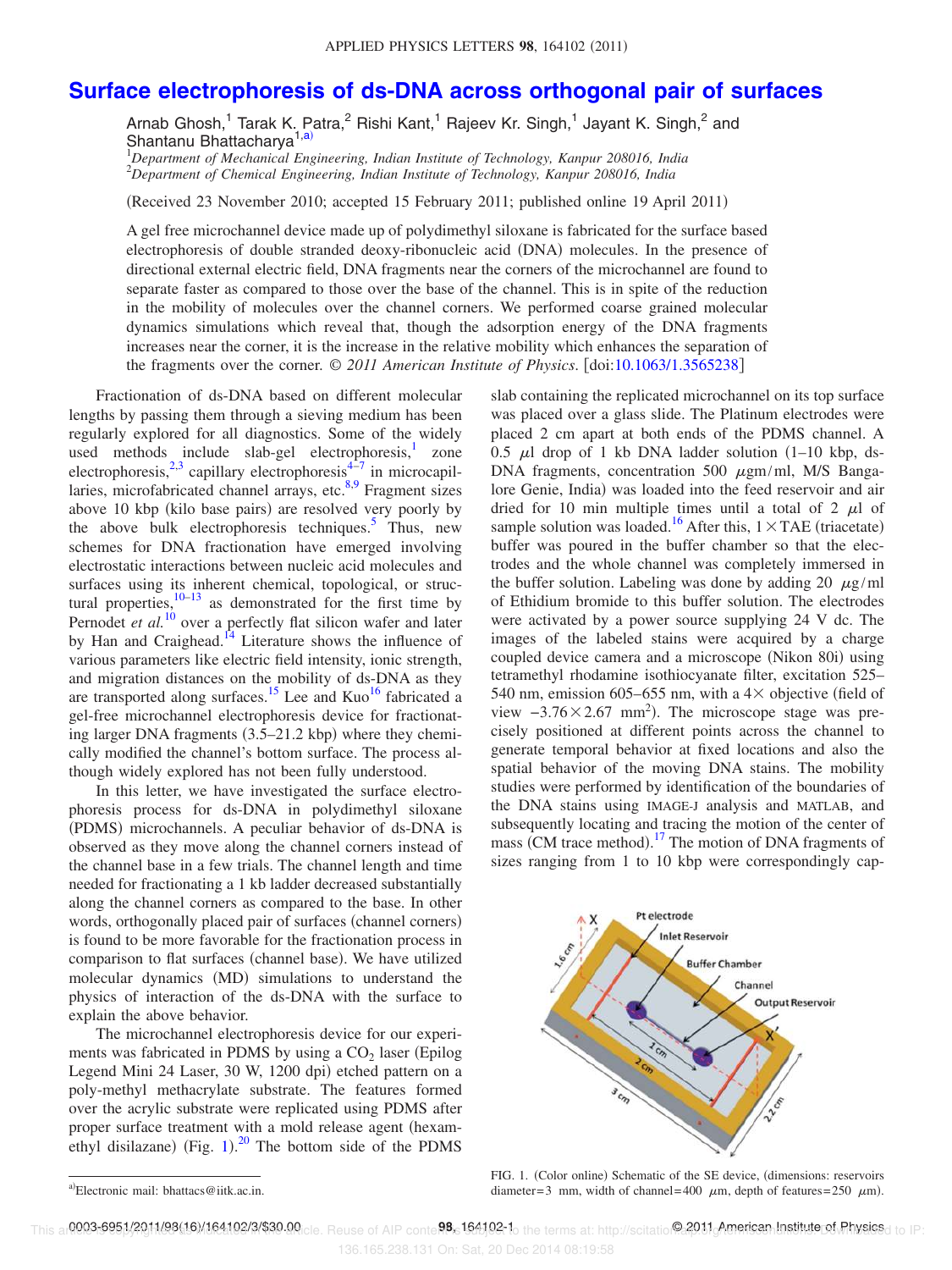

FIG. 2. (Color online) (a) Fragmented ds-DNA at time 8 min and 24 s after the application of electric field across flat surface (channel walls). (b) Corresponding Image J analysis of (a) showing individual peaks identifying the different fragments formulated (the numeric in square brackets represent the abscissa [distance in mm] of the peaks from the left end of the image). (c) Successive snap shot taken after 22 s at the same location as case (a). (d) Corresponding IMAGE-J analysis of (c) done in a similar manner.

tured at various instants of time. The images so acquired were analyzed using IMAGE-J (NIH) which identified the fractionated sizes as peaks (peak trace method). The plotted data of this peak trace method is a characteristic signature of the different sized fragment motion and resembled an electropherogram. All length measurements have been done using image-flow express (M/S Nikon). The time span has been monitored using a stop watch during the electrophoresis process. We compared the mobilities of the various fragments by the CM trace method $17$  (reported earlier) and this data was subsequently cross validated with that obtained by peak trace method.

While investigating the fractionation of a 1 kb ds-DNA ladder in our device we have observed distinct fragments formulate after 8 min when these move over the channel base and 7 min when they move over the channel corners. The mobility information for both the cases is obtained from these intensity plots [Figs. 2 and  $3(a) - 3(d)$ ] by comparing snapshots taken at different time instances of the moving fragments, without varying the objective spatially. Distances of the distinct peaks, representative of the various fragments, are measured from the left end of the image and are used to calculate the CM of the ladder. $^{20}$  The total distance traversed by the CM of the ladder is around 31.29  $\mu$ m after a total elapsed time of 22 s (i.e., between the two snapshots at the same spatial location) in the flat surface case. The mobility of the CM is calculated as  $1.3 \times 10^{-5}$  cm<sup>2</sup>/V s over the channel base and  $9.3 \times 10^{-6}$  cm<sup>2</sup>/V s over the channel corners. The total distance, from the loading point (center of the reservoir), traversed by the DNA to get fully fragmented in



FIG. 3. (Color online) (a) Fragmented ds-DNA at time 7 min after the application of electric field across orthogonal surfaces (channel corners). (b) Corresponding IMAGE-J analysis of case (a) showing individual peaks identifying the different fragments formulated. (c) Successive snap shot taken after 71 s at the same location as (a). (c) Corresponding IMAGE-J analysis of case (c) showing individual peaks identifying the different fragments formulated.

 This article is copyrighted as indicated in the article. Reuse of AIP content is subject to the terms at: http://scitation.aip.org/termsconditions. Downloaded to IP: 136.165.238.131 On: Sat, 20 Dec 2014 08:19:58